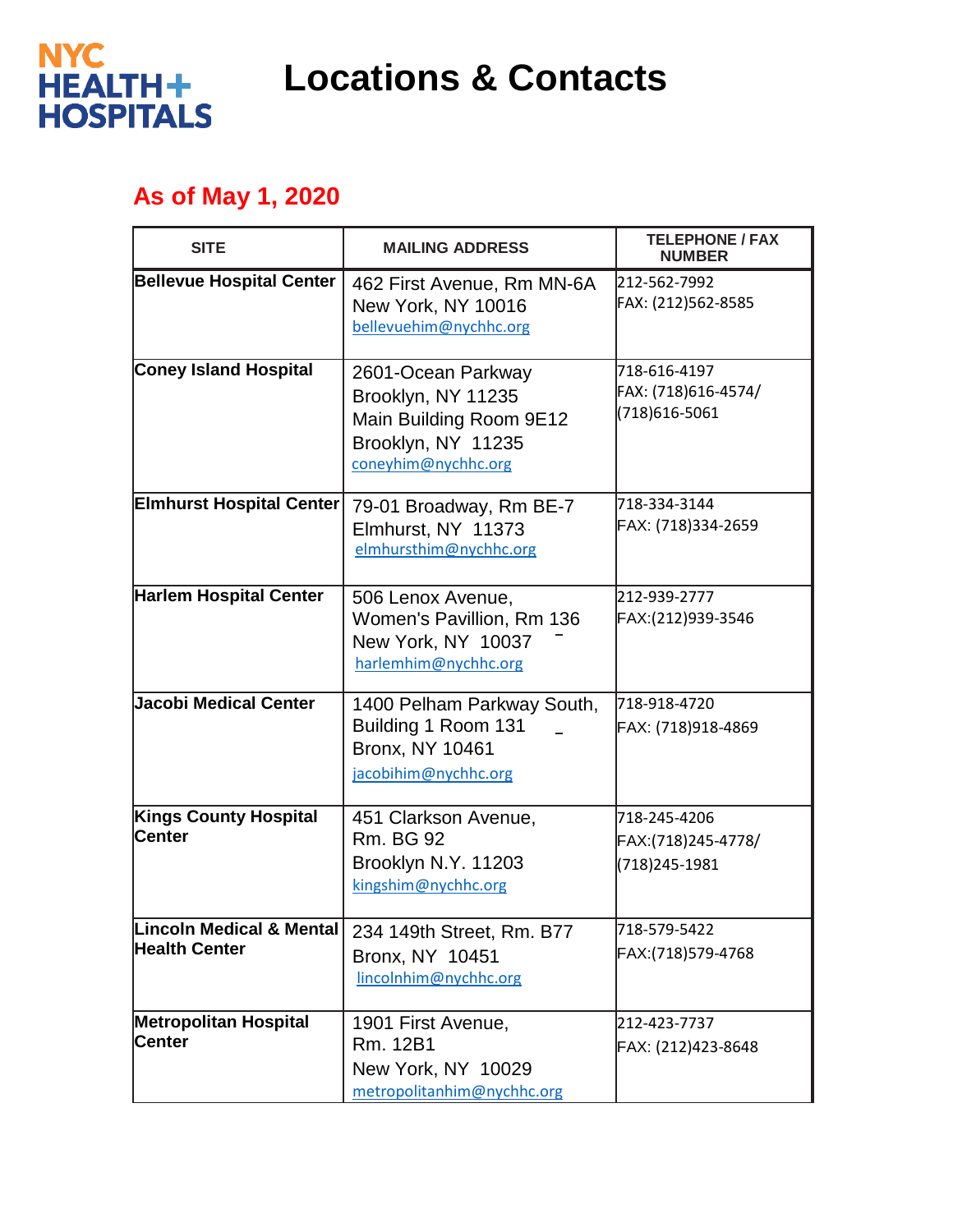## **Locations & Contacts**

| North Central Bronx<br><b>Hospital Center</b>              | 1400 Pelham Parkway South,<br>Building 1 Room 131<br><b>Bronx, NY 10461</b><br>ncbhim@nychhc.org | 917-577-8398<br>FAX: (718)515-1489         |
|------------------------------------------------------------|--------------------------------------------------------------------------------------------------|--------------------------------------------|
| <b>Queens Hospital Center</b>                              | 82-68 164th St, Room N100<br>Jamaica, NY 11432<br>gueenshim@nychhc.org                           | 718-883-2436<br>FAX: (718)883-6118         |
| <b>Woodhull Mental and</b><br><b>Medical Center</b>        | 760 Broadway,<br>Room 1Ab 104B<br>Bklyn, NY 11206<br>woodhullhim@nychhc.org                      | 718-963-8023 or 8160<br>FAX: (718)963-8277 |
| <b>GOTHAM SITES</b>                                        |                                                                                                  |                                            |
| Gotham Segundo Ruiz<br><b>Belvis</b>                       | 545 East 142nd Street<br>Room 102, 1st Floor<br>Bronx, New York 10454                            | 718-579-1717<br>FAX: (718)579-1782         |
| Gotham Cumberland<br><b>Outpatient</b>                     | 100 North Portland Ave<br>Room 89, 2nd Floor<br>Brooklyn, NY 11205                               | 718-260-7775<br>FAX: (718)260-7730         |
| <b>Gotham East NY</b><br>Outpatient                        | 2094 Pitkin Avenue<br>Room P4, 1st Floor<br>Brooklyn, NY 11207                                   | Phone 718-240-0536<br>FAX: (718)240-0530   |
| Gotham Gouverneur<br><b>Outpatient &amp; SNF</b>           | 227 Madison Street<br>Room 1233<br>New York, NY 10002                                            | Phone 212-238-7119<br>FAX: (212)238-7689   |
| <b>Gotham Morrisania</b><br><b>Outpatient</b>              | 1225 Gerard Avenue<br>Room 1B, 1st Floor<br>Bronx, NY 10452                                      | Phone 718-960-2735<br>FAX: (718)960-2912   |
| <b>Gotham</b><br>Sydenham/Renaissance<br><b>Outpatient</b> | 264 W. 118th Street<br>Room B05, BSMT<br>New York, NY 10026                                      | Phone 212-932-6549<br>FAX: (212)932-6551   |